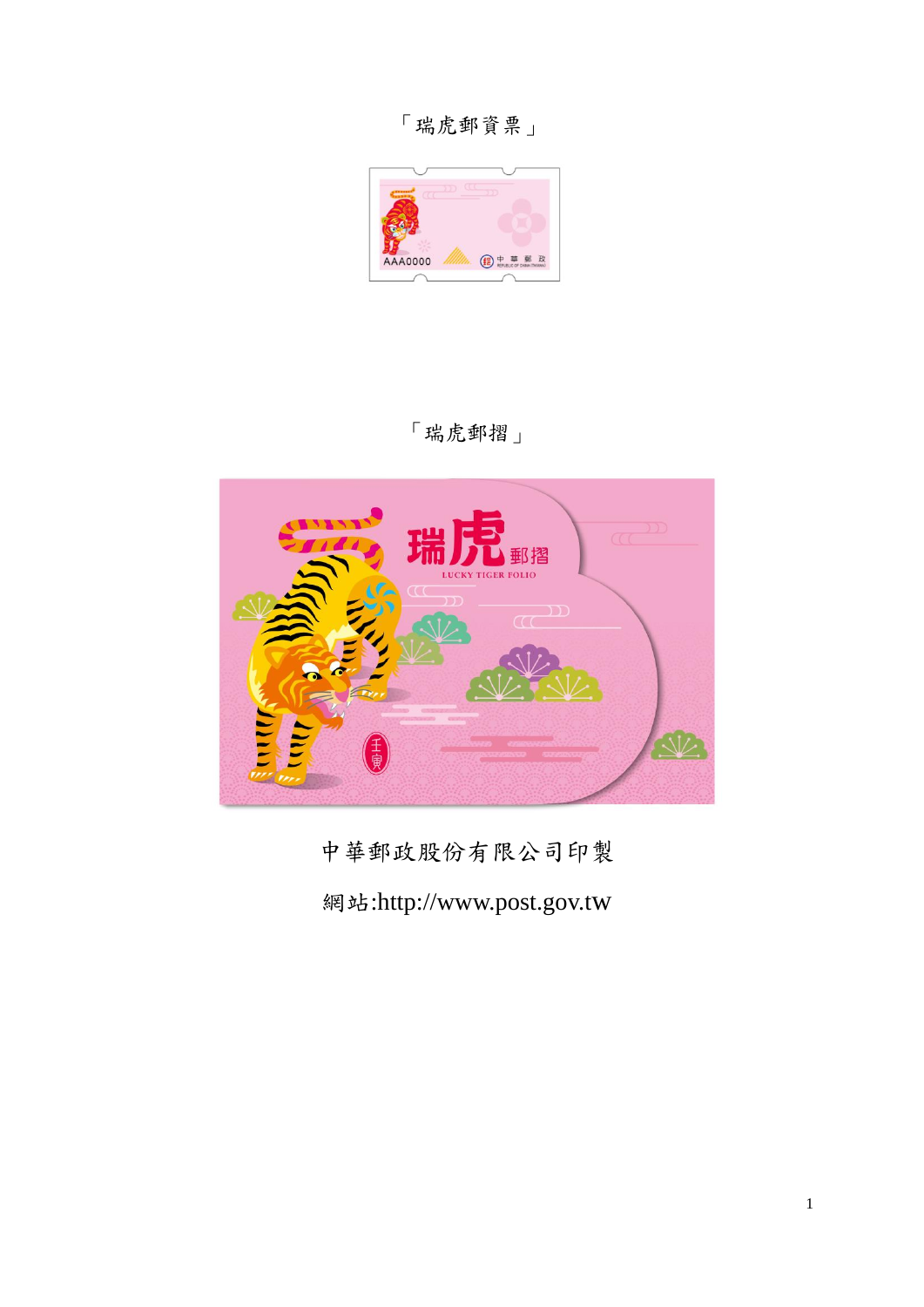## 瑞虎郵資票

發行日期:民國 111 年 4 月 21 日

用 紙:燐光郵票紙

設 計 者:曾凱智

承 印 者:法國卡特安全印刷廠

票 幅: 43 × 25.5 (毫米),上、下邊各有 2 個半圓孔

圓 孔:半徑為1.5 毫米,兩圓孔圓心間距為20 毫米

刷 色:彩色

發行數量:60 萬枚

繼 110 年發行福牛郵資票之後,本公司續發行系列生肖郵資票一「瑞 虎郵資票」1種,瑞虎圖案以剪紙風格呈現,喜氣穩重的瑞虎,給人威嚴福 德之感,象徵樂觀進取、福氣亨通。背景襯以吉祥意象,祝福新年四季平 安,如意豐收。每枚郵資票正面下方左側印有 3 個英文字母組成之卷號及 4 碼阿拉伯數字組成之序號,每卷 1,000 枚,共發行 600 卷。

配合郵資票發行,同日推出精美郵摺 1 款 2 式(1 式面值以紅色打印 6,000 本,另 1 式以黑色打印 2,000 本),郵摺內均含面值 9 元、13 元、15 元、17 元瑞虎郵資票各 1 枚、「新年郵票(110 年版)」1 套 2 枚及小全張 1 張,並附瑞虎郵資票樣張1枚,以饗愛郵人士。

本項郵資票訂於民國 111 年 4 月 21 日裝入基隆愛三路郵局、臺北北門 郵局、臺北火車站郵局、臺北大安郵局、內湖郵局、內湖碧湖郵局、南港 郵局、板橋國慶郵局、新店郵局、中和郵局、三峽郵局、樹林郵局、三重 中山路郵局、淡水郵局、淡江大學郵局、新莊郵局、輔仁大學郵局、林口 郵局、桃園成功路郵局、中壢郵局、中壢內壢郵局、龍潭郵局、楊梅郵局、

2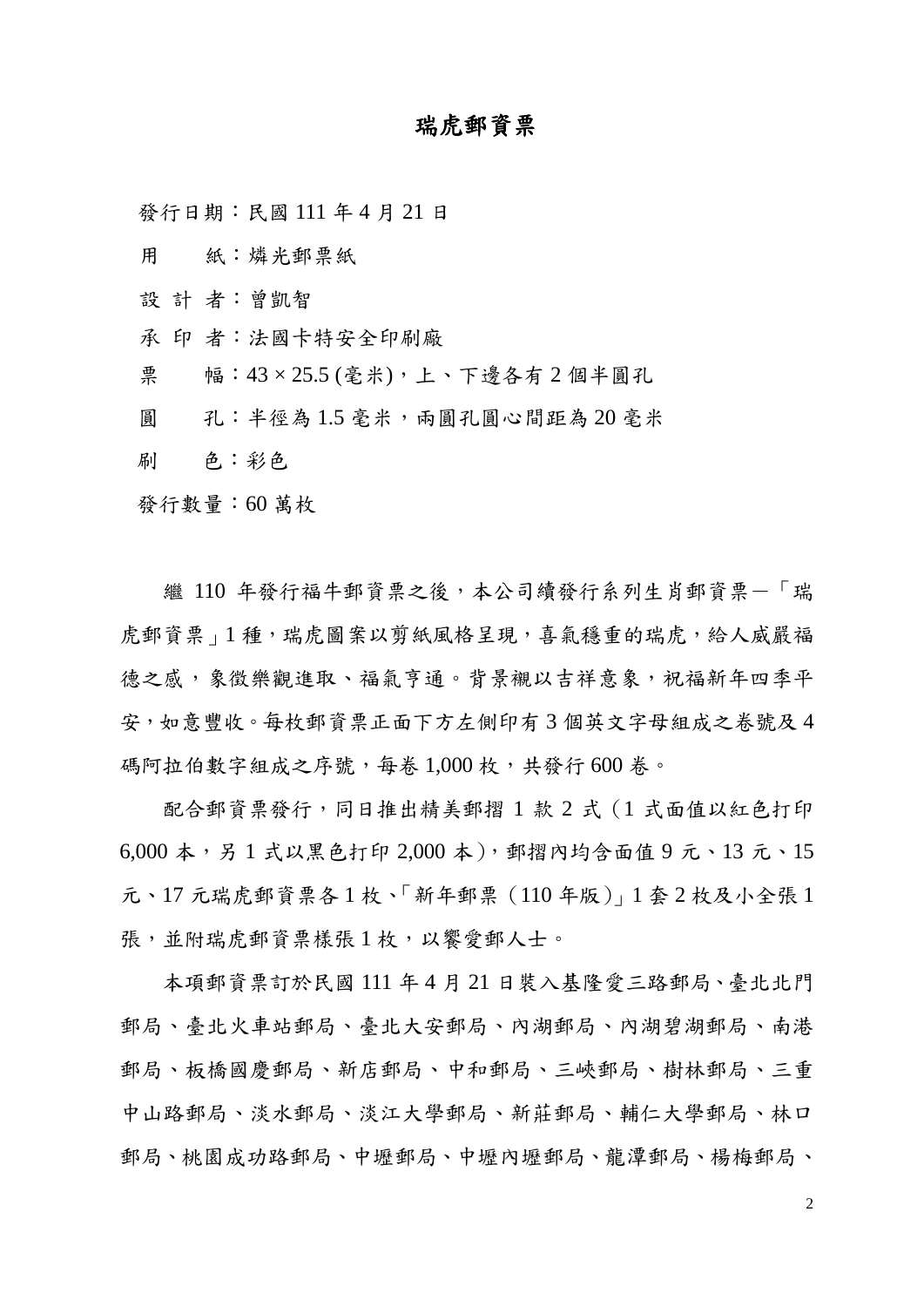新竹武昌街郵局、新竹科學園郵局、新埔郵局、竹北郵局、竹東郵局、苗 栗中苗郵局、臺中民權路郵局、臺中英才郵局、潭子郵局、彰化中央路郵 局、鹿港郵局、員林郵局、斗六西平路郵局、嘉義玉山郵局、臺南成功路 郵局、新興郵局、左營郵局、高雄站前郵局、高雄西甲郵局、鳳山郵局、 岡山郵局、屏東民生路郵局、宜蘭中山路郵局、花蓮國安郵局、臺東大同 路郵局及郵政博物館之郵資票出售機供顧客自行打印面值使用。

各局郵資票出售機配置若有變動,請以中華郵政全球資訊網 (http://www.post.gov.tw)公布之資訊為準。

附帶發行:

1.首日封每個新臺幣 3 元,自民國 111 年 4 月 19 日開始發售。 2.郵摺每本新臺幣 200 元,自民國 111 年 4 月 21 日開始發售。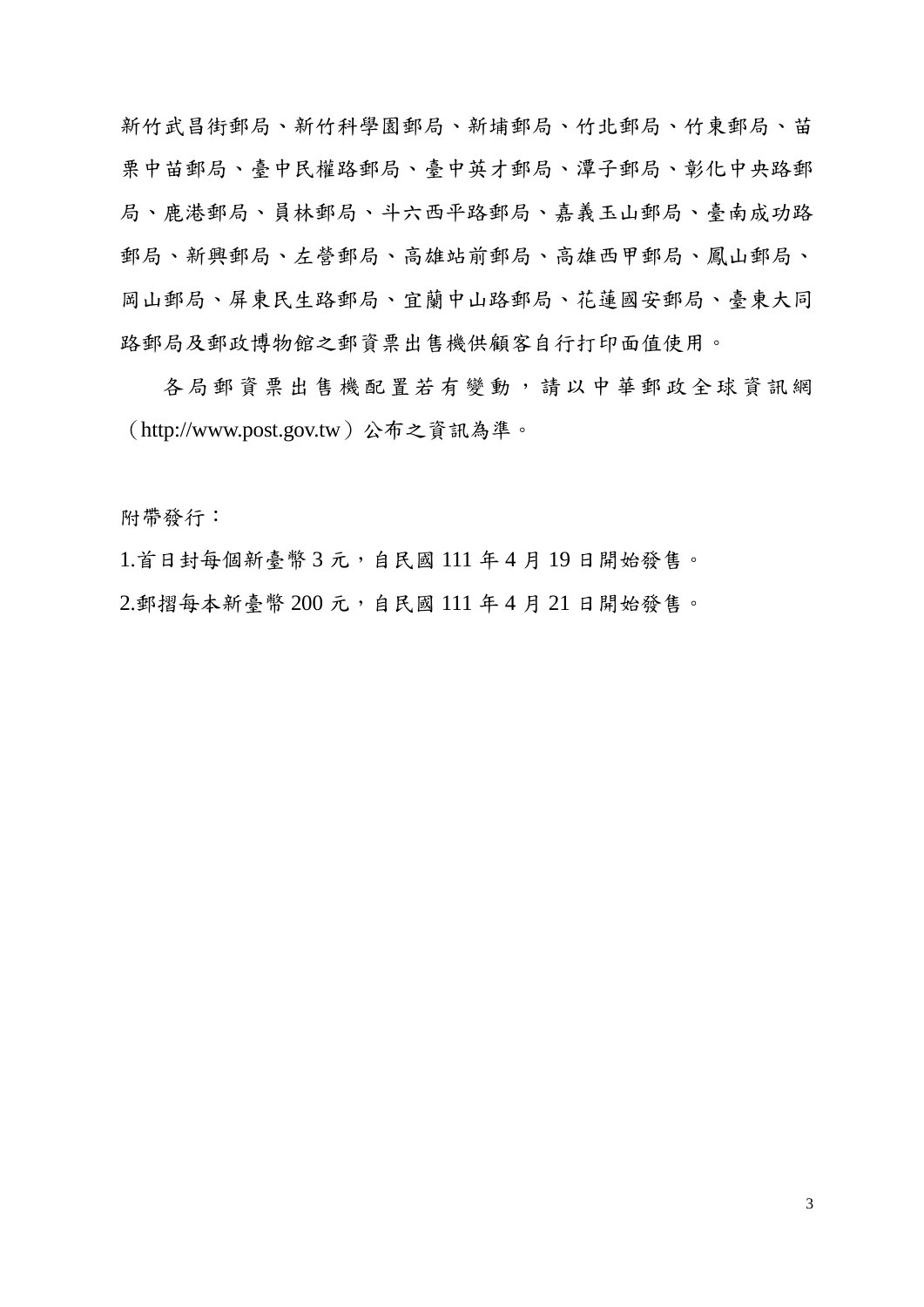## **Lucky Tiger Postage Label**

First day of issue: April 21, 2022 Paper used: Phosphorescent stamp paper Designer: Tseng Kai-chih Printer: Cartor Security Printing (France) Size of label:  $43 \times 25.5 \, \text{(mm)}$ ; with two semi-round holes at both upper and lower sides Round holes: 1.5 mm radius; 20 mm between the centers of the two holes

Color: Colorful

Quantity: 600,000 labels

Following the "Auspicious Ox Postage Label" issued in 2021 Chunghwa Post has issued a "Lucky Tiger Postage Label." This postage label employs paper cuttings to depict the composed and radiant air of a tiger. The majestic and imposing manner of tiger symbolizes optimism, aggressiveness and good fortune. Auspicious patterns are decorated at its background to suggest peace during all four seasons and a bountiful harvest for the coming year. On the lower left corner of each label is a serial number with three English letters (which signify the roll number) and four Arabic numerals. There is a total of 600 rolls with 1,000 labels each.

A folio with two styles (from which, 6,000 copies with denominations printed in red while 2,000 copies black) is released along with the postage label. Each folio includes one each in NT\$9, NT\$13, NT\$15 and NT\$17 denominations of the label, a set of two stamps and a souvenir sheet of "New Year's Greeting Postage Stamps (Issue of 2021)" and a specimen label.

The postage label will be available on April 21, 2022 in postage label vending machines at the Postal Museum and the following branches: Keelung Aisan Rd., Taipei Beimen, Taipei Railway Station, Taipei Daan, Neihu, Neihu